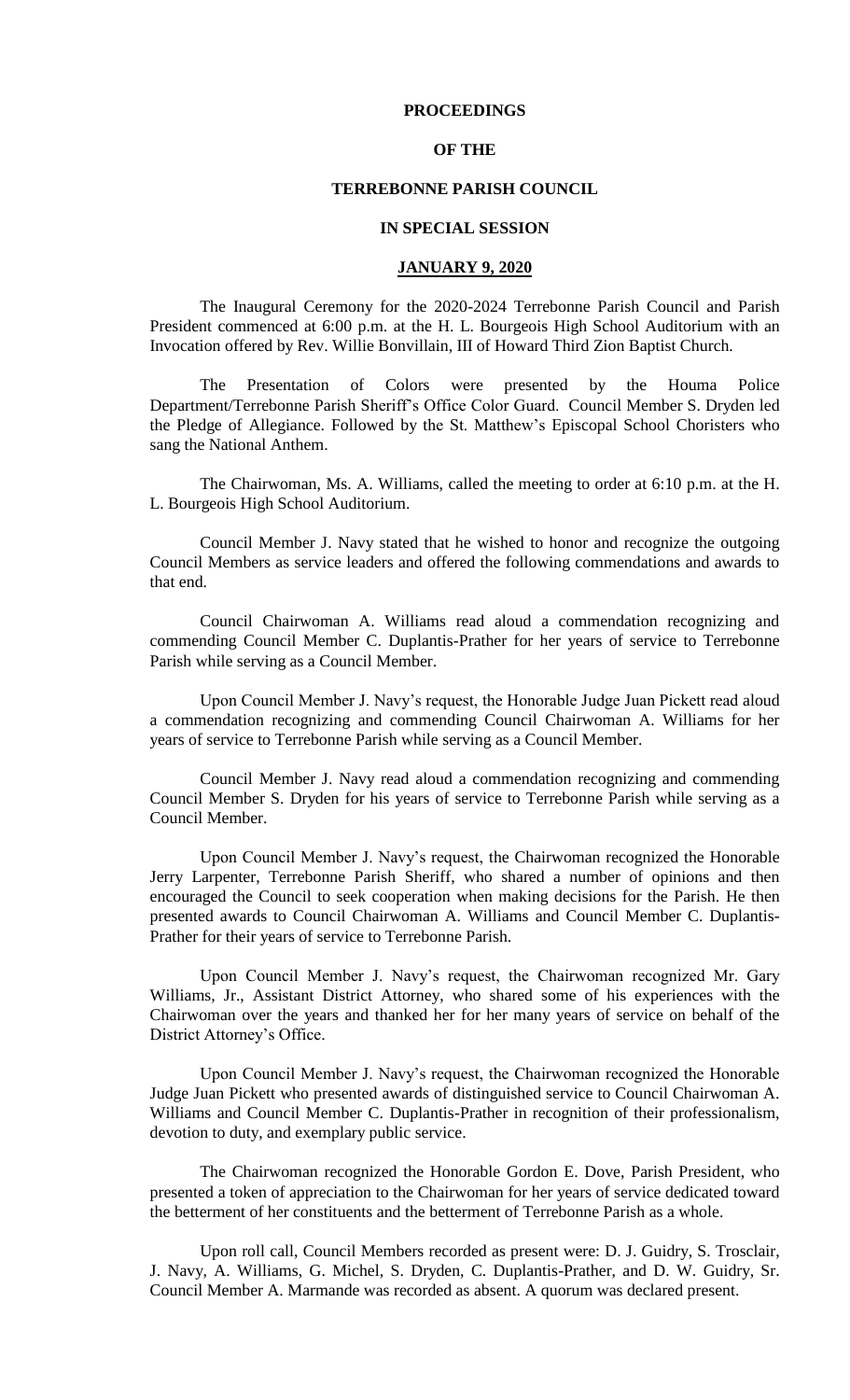MINUTES OF THE TERREBONNE PARISH COUNCIL SPECIAL SESSION OF JANUARY 9, 2020

Council Member C. Duplantis-Prather read a memorial for the following deceased former elected officials then requested that a moment of silence be observed in honor of their memory:

Hon. Peter G. Bourgeois, Jr. – City of Houma Alderman and Terrebonne Parish Police Juror Hon. Joseph B. "J. B." Breaux, – Terrebonne Parish Council Member Hon. John Winston English, Sr. – Terrebonne Parish Council Member Hon. Robert Domangue – Terrebonne Parish Council Member Hon. I. Robert Boudreaux – Terrebonne Parish Clerk of Court Hon. Paul Fournier – Terrebonne Parish Police Juror Hon. Ray Marcello – City of Houma Alderman.

Council Chairwoman A. Williams recognized the following former and current elected officials in attendance for the evening's proceedings:

> Representative Beryl Amedée Incoming Council Member John Amedée Incoming Council Member Daniel Babin Former Council Member Mart Black Former Parish President Barry Bonvillain Former Council Member Joey Cehan Incoming Council Member Jessica Domangue Constable Lloyd Gibson Mr. David Cavell on behalf of Congressman Garrett Graves Incoming Council Member Carl Harding School Board Member Greg Harding Former Council Member Billy Hebert Sheriff Jerry Larpenter Judge Juan Pickett Clerk of Court Theresa Robichaux Incoming Sheriff Tim Soignet Judge Mitchell Theriot Former Council Member Alvin Tillman Judge John Weimer Former School Board Member Roosevelt Thomas

Ms. C. Duplantis-Prather moved, seconded by Mr. D. J. Guidry, "THAT the 2016- 2020 Terrebonne Parish Council adjourn 'Sine Die'."

The Chairwoman called for a vote of the motion offered by Ms. C. Duplantis-Prather. THERE WAS RECORDED: YEAS: D. J. Guidry, S. Trosclair, J. Navy, A. Williams, G. Michel, S. Dryden, C. Duplantis-Prather, and D. W. Guidry, Sr. NAYS: None. ABSENT: A. Marmande. The Chairwoman declared the motion adopted.

Council Clerk V. Chauvin introduced the incoming 2020-2024 Terrebonne Parish Council and Parish President.

The Honorable Theresa A. Robichaux, Clerk of Court, administered the Oath of Office to the Honorable Gordon E. Dove, Parish President.

Hon. Theresa A. Robichaux, Clerk of Court, then administered the Oath of Office to each of the 2020-2024 Terrebonne Parish Council.

> The Honorable John Navy – District 1 The Honorable Carl Harding – District 2 The Honorable Gerald Michel – District 3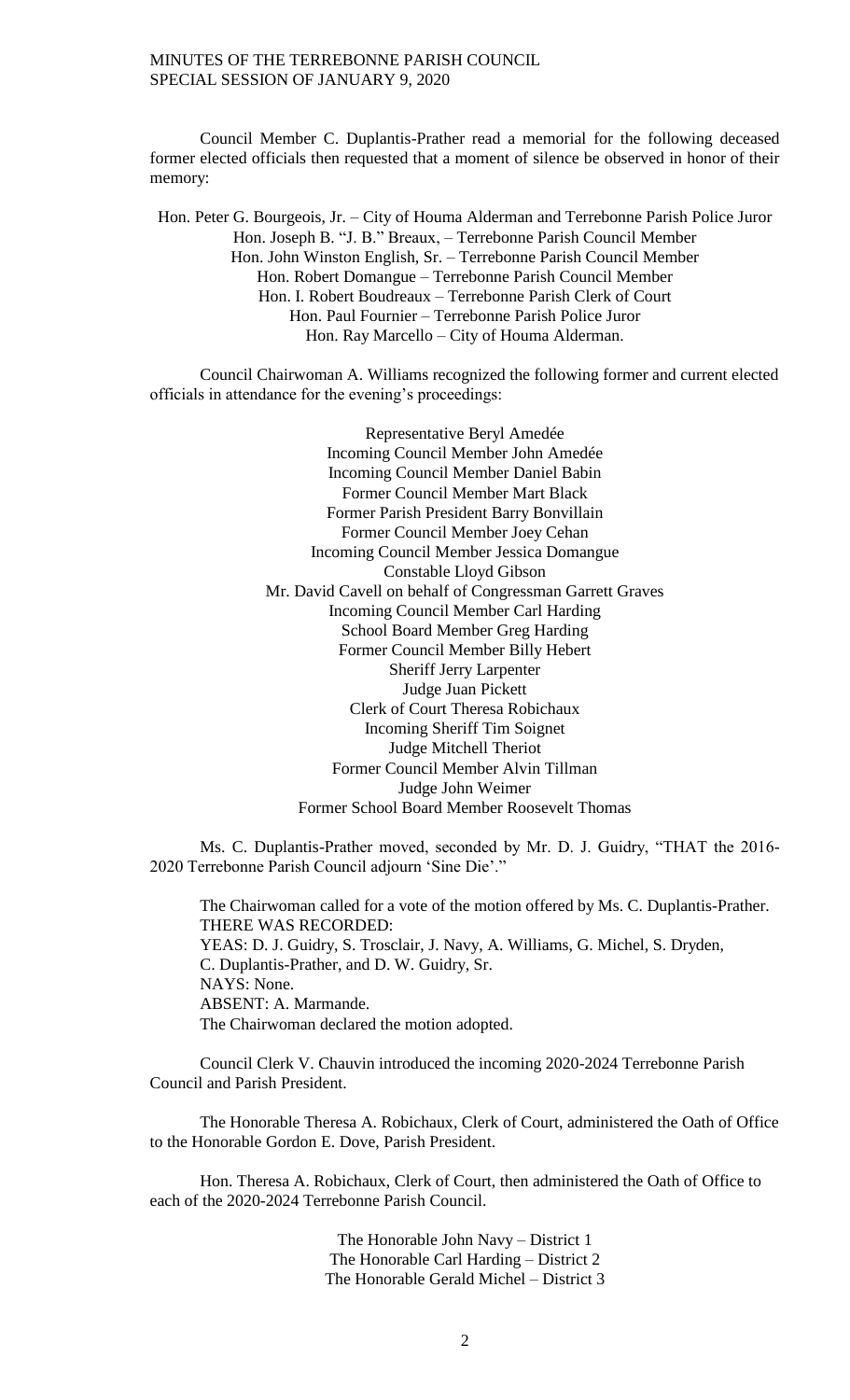The Honorable John Amedée – District 4 The Honorable Jessica Domangue – District 5 The Honorable Darrin Guidry, Sr. – District 6 The Honorable Daniel Babin – District 7 The Honorable Dirk Guidry – District 8 The Honorable Steve Trosclair – District 9

Hon. Theresa A. Robichaux, acting as temporary Chairwoman of the Terrebonne Parish Council, called for nominations for the position of Council Chairperson.

Council Member J. Navy nominated Council Member S. Trosclair for the position of Council Chairperson for 2020.

Mr. J. Navy moved, seconded by Mr. J. Amedée and Mr. D. Babin, "THAT the nomination of Council Member S. Trosclair be accepted, that Mr. Trosclair be elected, by acclamation, as 2020 Chairman of the Terrebonne Parish Council, and that all further nominations be closed."

Temporary Chairwoman Theresa A. Robichaux called for a vote on the motion offered by Mr. J. Navy. THERE WAS RECORDED: YEAS: J. Navy, C. Harding, G. Michel, J. Amedée, J. Domangue, D. W. Guidry, Sr., D. Babin, D. J. Guidry, and S. Trosclair. NAYS: None. ABSENT: None. Temporary Chairwoman Theresa A. Robichaux declared the motion adopted.

Council Member S. Trosclair assumed the Chair then thanked the Council for their support in his election as Council Chairperson and congratulated them on their own successful elections to become Council Members.

Council Chairman S. Trosclair called for nominations for the position of Council Vice-Chairperson.

Council Member J. Navy nominated Council Member D. W. Guidry, Sr. for the position of Council Vice-Chairperson for 2020.

Mr. J. Navy moved, seconded unanimously, "THAT the nomination of Council Member D. W. Guidry, Sr. be accepted, that Mr. Guidry be elected, by acclamation, as 2020 Vice-Chairman of the Terrebonne Parish Council, and that all further nominations be closed."

The Chairman called for a vote of the motion offered by Mr. J. Navy. THERE WAS RECORDED: YEAS: J. Navy, C. Harding, G. Michel, J. Amedée, J. Domangue, D. W. Guidry, Sr., D. Babin, D. J. Guidry, and S. Trosclair. NAYS: None. ABSENT: None. The Chairman declared the motion adopted.

Mr. G. Michel moved, seconded by Mr. D. Babin, "THAT the Council adopt 'Robert's Rules of Order' as the rules of operation for the Terrebonne Parish Council."

The Chairman called for a vote of the motion offered by Mr. G. Michel. THERE WAS RECORDED: YEAS: J. Navy, C. Harding, G. Michel, J. Amedée, J. Domangue, D. W. Guidry, Sr., D. Babin, D. J. Guidry, and S. Trosclair. NAYS: None. ABSENT: None. The Chairman declared the motion adopted.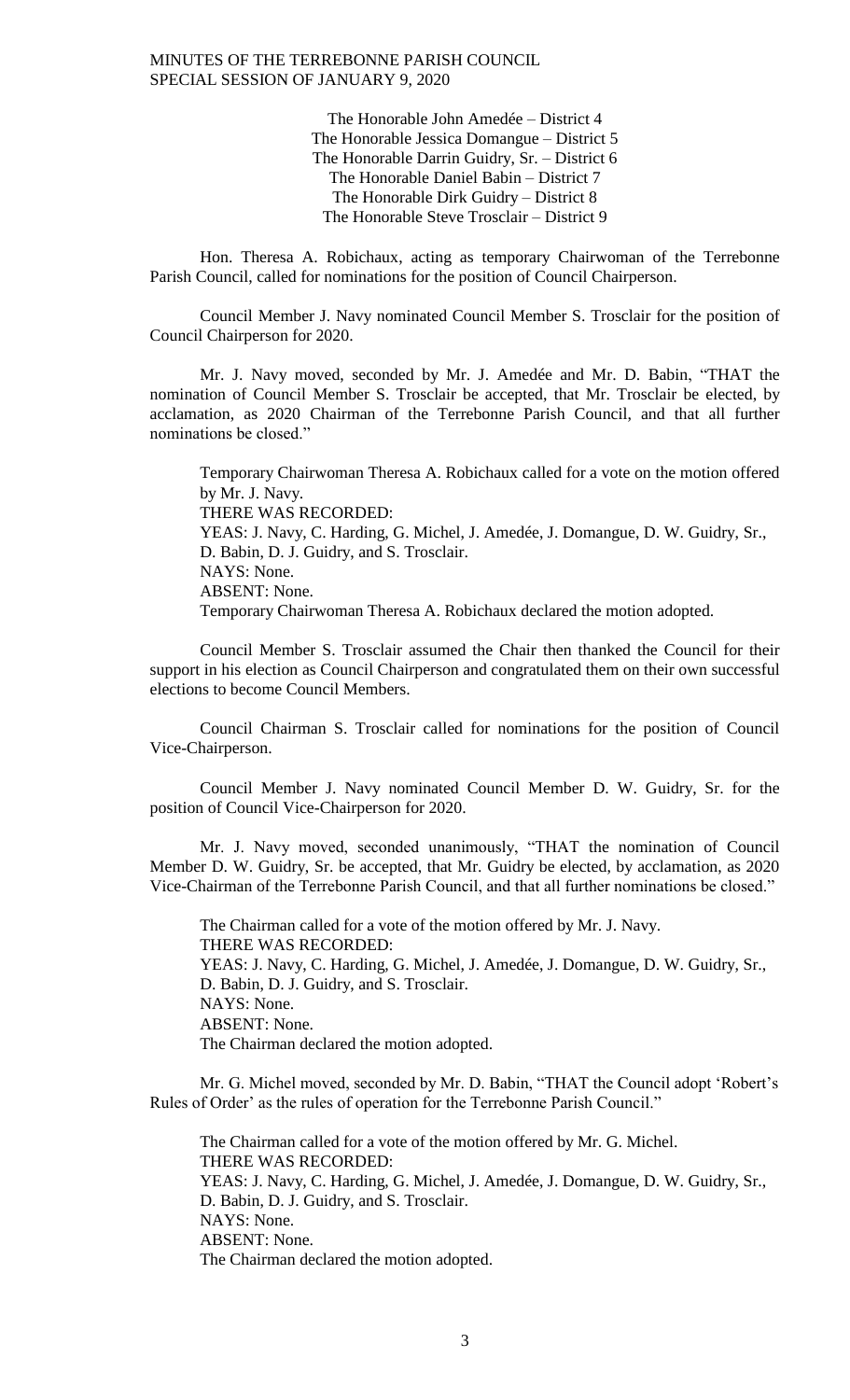# MINUTES OF THE TERREBONNE PARISH COUNCIL SPECIAL SESSION OF JANUARY 9, 2020

The Chairman read aloud a proposed resolution setting the Regular Council Meeting dates for the year 2020.

OFFERED BY: Mr. D. W. Guidry, Sr. SECONDED BY: Mr. J. Navy.

#### **RESOLUTION NO. 20-001**

# **COUNCIL 2020 MEETING DATES**

| COMMITTEE MEETINGS - 5:30 p.m.            | COUNCIL MEETINGS - 6:00 p.m.         |
|-------------------------------------------|--------------------------------------|
| January 14 (Tuesday, due to the National  | January 15                           |
| <b>Championship Games in New Orleans)</b> |                                      |
| January 27                                | January 30 (Thursday, due to Chamber |
| <b>Condemnation Hearings</b>              | <b>Banquet on Wednesday)</b>         |
| February 3                                | February 5                           |
| February 17                               | February 19                          |
| March 9                                   | March 11                             |
| March 23                                  | March 25                             |
| April 13                                  | April 15                             |
| April 27                                  | April 29                             |
| <b>Condemnation Hearings</b>              |                                      |
| May 11                                    | May 13                               |
| May 26 (Tuesday, due to Memorial Day      | May 27                               |
| Holiday)                                  |                                      |
| June 8                                    | June 10                              |
| June 22                                   | June 24                              |
| July 13                                   | July 15                              |
| July 27                                   | July 29                              |
| <b>Condemnation Hearings</b>              |                                      |
| August 10                                 | August 12                            |
| August 24                                 | August 26                            |
| September 8 (Tuesday, due to Labor Day    | September 9                          |
| Holiday)                                  |                                      |
| September 21                              | September 23                         |
| October 12                                | October 14                           |
| October 26                                | October 28                           |
| <b>Condemnation Hearings</b>              |                                      |
| November 2                                | November 4                           |
| November 16                               | November 18                          |
| December 7                                | December 9                           |
| December 14                               | December 16                          |

**BE IT FURTHER RESOLVED** that all Regular Session Council Meetings shall begin at 6:00 p.m. in the Council Meeting Room on the second floor of the Government Tower at 8026 Main Street, and

BE IT FURTHER RESOLVED that the Council will schedule committee meetings on the Monday preceding the Regular Meetings of the Council as regularly as possible, however **\*\*committee meetings** may be scheduled on a different day and/or at a different time, as decided upon by the Council; and,

**BE IT FURTHER RESOLVED** that the Council may call additional committee meetings and/or Special Sessions of the Council as deemed necessary.

## **THERE WAS RECORDED:**

YEAS: J. Navy, C. Harding, G. Michel. J. Amedee, J. Domangue, D. W. Guidry, Sr., D. Babin, D. J. Guidry, and S. Trosclair. NAYS: None.